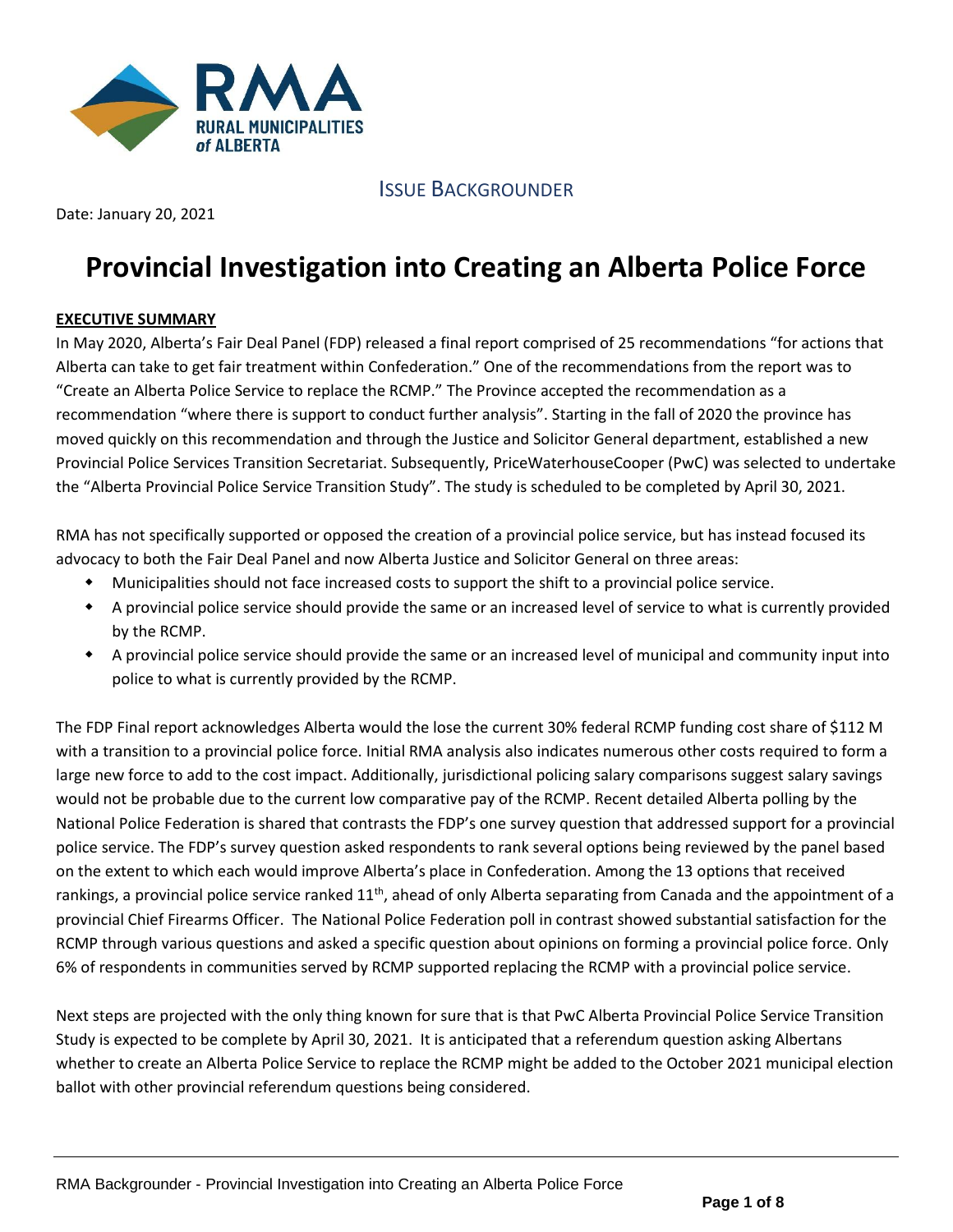## **BACKGROUND**

# Fair Deal Panel Engagement

Beginning in December 2019, the Fair Deal Panel (FDP) consulted with individual Albertans and stakeholder organizations through town hall sessions, targeted consultations with organizations, a request for electronic submissions from organizations and individuals, and a public survey.

According to [Premier Kenney's November 9, 2019 mandate letter to the FDP](https://www.alberta.ca/external/news/letter-from-premier-to-panel.pdf), panelists had a broad mandate to consider a range of ideas that would "strengthen the province's economic position, give us a bigger voice within Confederation, or increase provincial power over institutions and funding in areas of provincial jurisdiction." The letter also listed a series of specific ideas and initiatives that the FDP was to research and determine whether they would advance the province's interests. Included in this list was the establishment of a provincial police force.

RMA submitted written input to the FDP on several initiatives identified in their mandate letter that impact rural municipalities. This included the formation of a provincial police service. RMA's input to the panel was regarding a provincial police force was as follows:

Rural municipalities across Alberta are currently facing high crime rates, with the situation reaching a crisis point in some areas of the province. High rural crime rates are driven by several factors, including a downturn in Alberta's economy, limited rural mental health and social services, an under-resourced provincial justice system unable to address repeat offenders, and a lack of policing capacity to monitor rural areas and respond to rural property crimes in a timely manner.

While rural policing in Alberta faces several challenges, it is unclear to RMA how the establishment of a provincial police force would improve public safety in rural areas, given that ending the Alberta Police Service Agreement would presumably result in a reduction or elimination of the federal financial contribution to policing in Alberta. Under the current Alberta Police Service Agreement, Canada contributes 30% of the costs of operating provincial police services in areas of the province governed by the Agreement. Additionally, under a provincial policing model, Alberta would be required to assume greater administrative and oversight responsibilities which would also carry added costs. This shift in cost responsibilities would not only compromise =policing service levels, but also likely will divert funding from enhancing the Alberta's broader criminal justice system, such as the addition of Crown prosecutors, that may be more impactful in reducing rural crime than any change to current police funding or operations.

The likely higher costs associated with a provincial policing approach may be worthwhile if they are accompanied by improved frontline police service in rural areas and enhanced local input into policing. However, the Government of Alberta has already shown that they can increase service levels under the current system if they are willing to assume (or pass on to municipalities) the additional costs required to do so. In December 2019, the Government of Alberta announced that municipalities who currently receive funding under the Agreement will be required to contribute 10% of the province's costs (increasing to 30% in 2023) to support an additional 300 RCMP officers and 200 administrative staff.

Given that the Government of Alberta already has the ability to increase the investment in policing, procure additional RCMP resources, and work with the RCMP to determine where they should be assigned under the current Agreement, RMA would require additional information as to how a provincial police force would enhance the Government of Alberta's control over policing to an extent that would justify the likely increased cost (particularly given the loss of federal funding should Alberta end the Alberta Police Service Agreement), and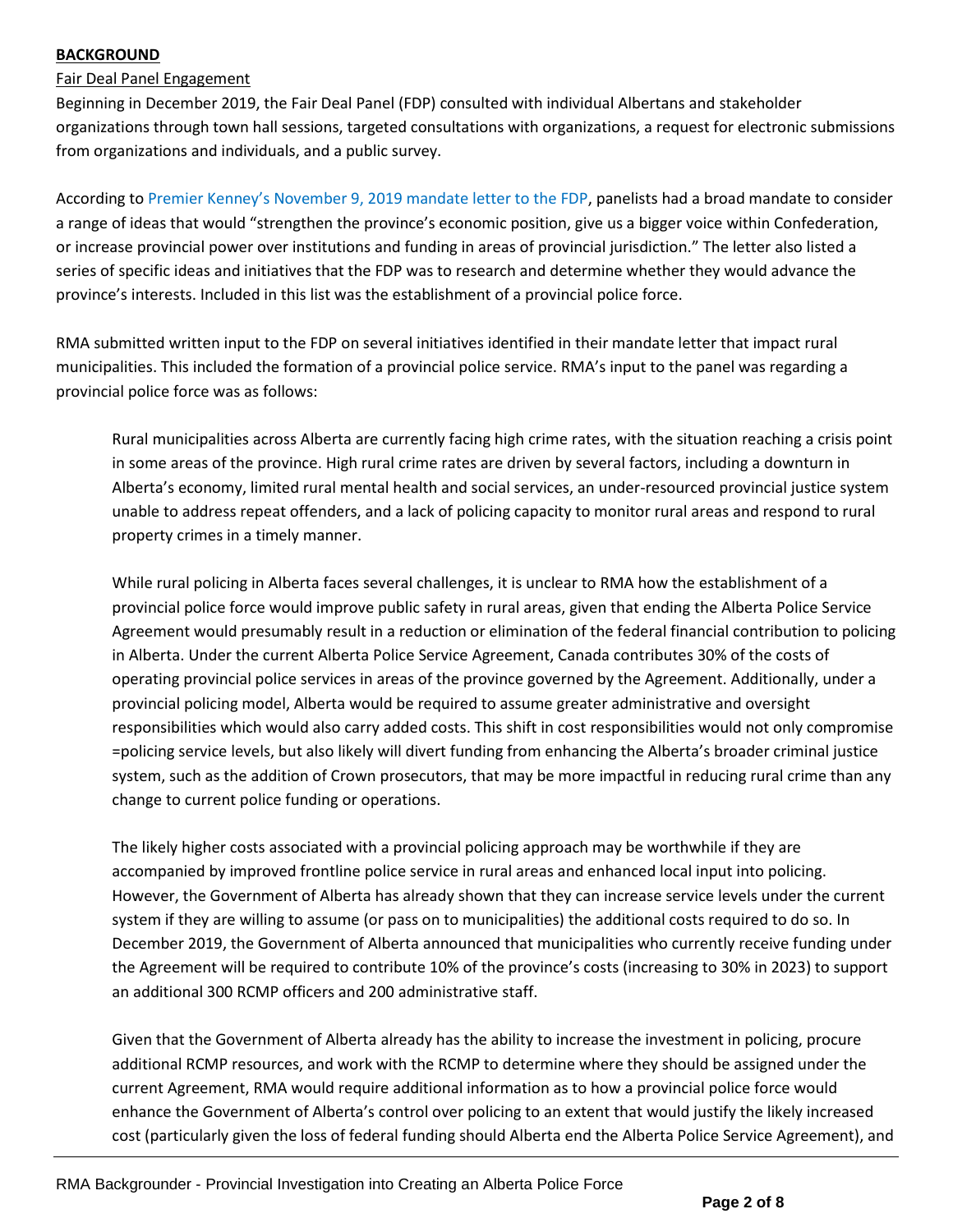how such a shift would improve frontline services. Further, details on recruitment to support necessary service needs of a newly established provincial police force need to be clarified.

#### Fair Deal Panel Final Report

In May 2020, Alberta's Fair Deal Panel (FDP) released a [final report](https://open.alberta.ca/dataset/d8933f27-5f81-4cbb-97c1-f56b45b09a74/resource/d5836820-d81f-4042-b24e-b04e012f4cde/download/fair-deal-panel-report-to-government-may-2020.pdf) comprised of 25 recommendations "for actions that Alberta can take to get fair treatment within Confederation."

# Recommendation 14 of the report stated the following – "Create an Alberta Police Service to replace the RCMP." *\*(See full copy of Recommendation 14 of the report attached to this backgrounder)*

The FDP supported their recommendation based on several issues they associated with current RCMP service. Specifically, the panel identified a lack of community familiarity among RCMP officers due to frequent transfers, bureaucracy and a lack of responsiveness to local community needs associated with the centralization of RCMP decisionmaking in Ottawa, and the inefficient use of Albertans' financial contributions to policing, as in the words of the panel, a provincial police service "would send a message to Ottawa that Alberta was in charge of its destiny, and that it would rather to spend its own money on its own men and women, rather than paying for a bloated Ottawa bureaucracy." The panel also identified chronic understaffing of RCMP detachments, particularly in smaller communities, as an issue.

The FDP argued that although some input supported maintaining the RCMP, "they seemed motivated either by a sentimental attachment to the RCMP or a concern about the extra cost and red tape associated with creating a provincial police force." In other words, the FDP suggested that few respondents indicated that the RCMP was policing the province effectively, and that only sentimentality or the complexity of replacing them were reasons given for maintaining their role.

Following their summary of the weaknesses associated with current RCMP service, the panel summarized what, in their view, would be the advantages of a provincial police service. These included increased local control over policing, increased nimbleness in shifting resources throughout the province in relation to crime trends and changing regional needs, greater stability for police and community members, and increased local knowledge on the part of officers.

The FDP's final report acknowledges that a shift to a provincial police service would come with a cost. Specifically, cancelling the current agreement between the Government of Alberta and RCMP would result in the province taking on responsibility for covering the \$112.4 million that the federal government currently contributes to RCMP policing in Alberta annually. The report also briefly acknowledges implementation costs in addition to losing federal funding but explains them away by stating that "short-run costs could be absorbed by efficiencies of scale and scope across policing regions within the province." Interestingly, the report also specifically references the potential cost impacts that the transition to a provincial police force may have on municipalities, stating that "any extra costs incurred by Alberta [through a shift to a provincial police service] should not be passed on to municipalities without their consent."

Although summaries of the written and verbal input provided to the FDP is not publicly available, the FDP's final report includes a summary of the results of the 42,134 online surveys completed by Albertans and public opinion research based on input from 1000 Albertans. Only one survey question addresses support for a provincial police service. The question asks respondents to rank several options being reviewed by the panel based on the extent to which each would improve Alberta's place in Confederation. Among the 13 options that received rankings, a provincial police service ranked 11<sup>th</sup>, ahead of Alberta separating from Canada and the appointment of a provincial Chief Firearms Officer.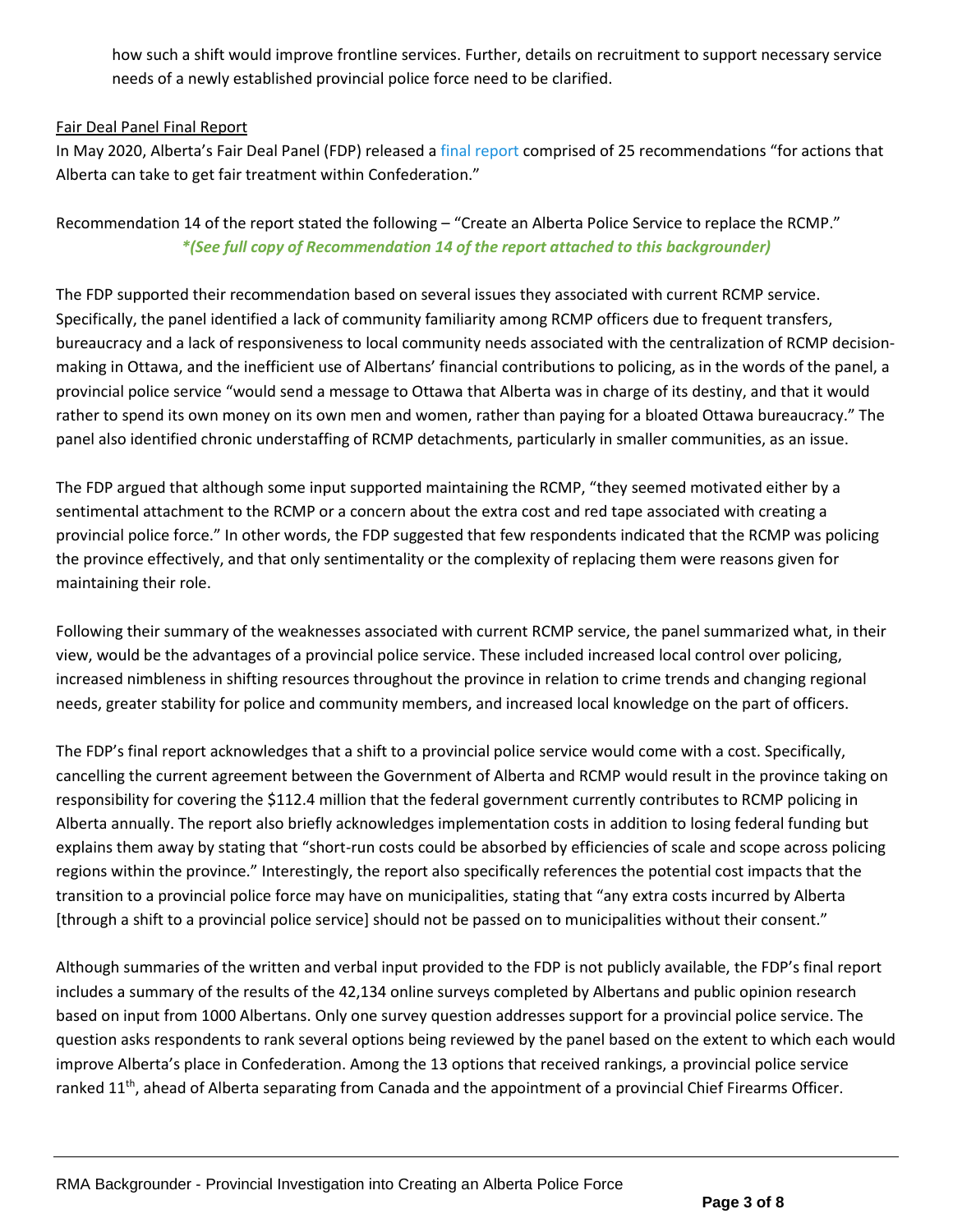#### Government of Alberta Response to Fair Deal Panel Final Report

In June 2020 the government published their responses to the recommendations of the report (se[e Government](https://open.alberta.ca/dataset/735ca928-7938-41c0-ba33-a38a0d7e3251/resource/7153e491-4274-4ec7-bcbe-ecb56d663683/download/fair-deal-panel-report-government-response-june-2020.pdf) of Alberta['s response to the Fair Deal Panel report](https://open.alberta.ca/dataset/735ca928-7938-41c0-ba33-a38a0d7e3251/resource/7153e491-4274-4ec7-bcbe-ecb56d663683/download/fair-deal-panel-report-government-response-june-2020.pdf)). The responses fell under four categories:

- 1. Recommendations where the work is already underway.
- 2. Recommendations which are agreed to in principle.
- 3. Recommendations where there is support to conduct further analysis.
- 4. Recommendations where modifications are required to align with government platform and/or policy direction.

The formation of a provincial police force fell under the third recommendation category.

The province has since moved quickly on this recommendation. In September 2020 the Government of Alberta, through Alberta Justice and Solicitor General, established a new Alberta Provincial Police Services Transition Secretariat for a two-year term and recruited internal staff. In addition it issued a tender for a contractor to presumably conduct a study on the potential costs, benefits and logistics of replacing RCMP services with a provincial police service (See [Alberta](https://www.cbc.ca/news/canada/edmonton/alberta-pursuing-detailed-study-on-creating-provincial-police-service-1.5718219)  [pursuing detailed study on creating provincial police service\)](https://www.cbc.ca/news/canada/edmonton/alberta-pursuing-detailed-study-on-creating-provincial-police-service-1.5718219). Subsequently, later in the fall the province selected PriceWaterhouseCooper (PwC) to undertake the "Alberta Provincial Police Service Transition Study". The study is scheduled to be completed by April 30, 2021.

On a related note, the Justice and Solicitor General Department enacted the Referendum, Senate Election and Local Authorities Election Forms Regulation on December 2, 2020. This regulation provides the legislative ability for the province to add provincial referendum questions to this fall's municipal election ballot.

Premier Kenney has stated that Alberta will [hold a referendum on equalization payments,](https://www.theglobeandmail.com/canada/article-alberta-to-hold-referendum-on-equalization-payments-premier-kenney/) one of the recommendations of the FDP report, and that other recommendations from the report would also require Albertans' approval by referendum to be considered. It is anticipated that once the current Alberta Provincial Police Service Transition Study is complete this spring, that a decision will be made as to whether the provincial police force FDP recommendation, and other FDP recommendations, will be added to this October's municipal ballot as additional referendum questions.

## RMA Input to current Alberta Provincial Police Service Transition Study

In late 2020, Minister of Justice and Solicitor General Kaycee Madu invited RMA board members, along with representatives from other municipal associations, to participate in a provincial police service "envisioning exercise." The organizers of the exercise, the Alberta Provincial Police Services Transition Secretariat staff and PwC Canada, made it clear that its intent was not to discuss whether a provincial police service was a good or bad idea, but rather to brainstorm the "ideal" characteristics of a provincial police force to assist PwC in developing a delivery model. The costs of a provincial police service (including how cost responsibilities would be allocated) were identified as beyond the scope of the session.

These scope restrictions made it difficult for RMA to provide input into the envisioning exercise, as separating services from their costs is a challenging task for municipal leaders, especially as the Government of Alberta has already shown a recent interest in shifting costs for policing onto municipalities. Despite this, RMA participated in discussions related to areas such as workforce and culture, operational capabilities, data and technology, and governance, accountability and regulatory frameworks related to a potential provincial police service.

Through this process the RMA reiterated its position statements made to the Fair Deal Panel regarding a Provincial Police Force:

Municipalities should not face increased costs to support the shift to a provincial police service.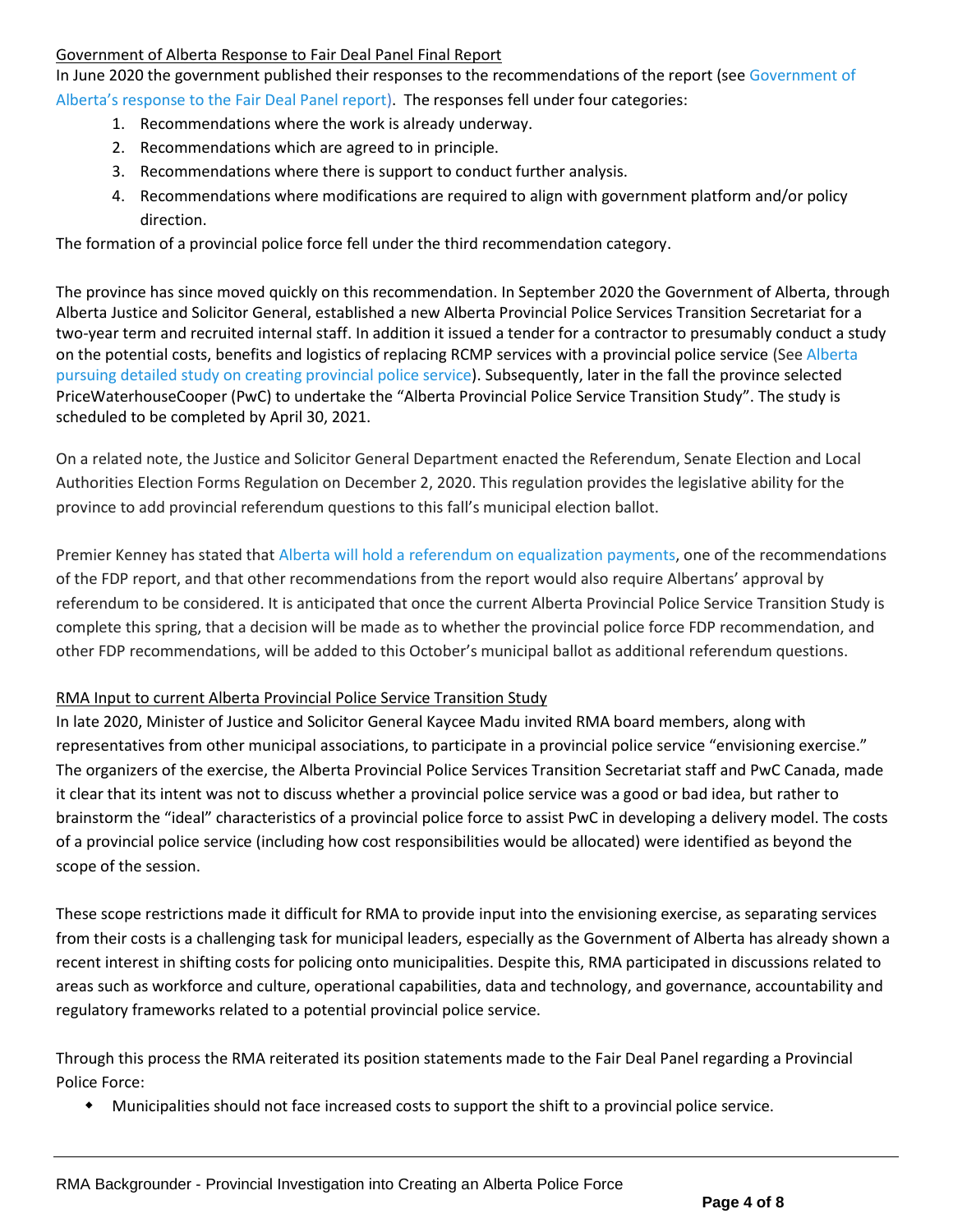- A provincial police service should provide the same or an increased level of service to what is currently provided by the RCMP.
- A provincial police service should provide the same or an increased level of municipal and community input into police to what is currently provided by the RCMP.

#### **ANALYSIS AND CONSIDERATIONS**

At this point, all the questions related to a provincial police service raised in RMA's initial input to the FDP remain unanswered. Of particular importance to RMA are two assumptions built into the FDP's recommendation for the formation of a provincial police service:

- That the current service provided by RCMP would be improved through a provincial police service.
- That any cost increases resulting from the creation of a provincial police service would be offset by administrative efficiencies or, failing this, would not be downloaded to municipalities without their consent.

#### Service Level Considerations

The FDP's final report indicates that the majority of those that supported maintaining RCMP service did so only based on sentimentality or concerns about the complexity of launching a provincial police force; not because they believe that the RCMP is providing quality police service in Alberta.

Unfortunately, publicly available data does not provide details on the input gathered by the FDP that indicated dissatisfaction with RCMP service quality. However, RMA and its members have frequently advocated for improvements to rural policing, including the need for faster response times to rural property crimes, more consistent processes for following up on and investigating rural property crimes reported by residents after they occur, and more focus on repeat offenders that target isolated rural areas.

While service levels and responsiveness continue to be a concern in rural areas, the RCMP (in conjunction with the Government of Alberta) has made improvements to rural policing in recent years. This began with the Rural Crime Action Plan in 2018, which included the formation of crime reduction units focused on prolific offenders in rural areas, the creation of increased police intelligence capacity related to prolific offenders and organized crime, enhanced civilian support to reduce the administrative responsibilities of frontline officers, and other initiatives. According to the RCMP and Government of Alberta, the Rural Crime Action Plan contributed to an 11% reduction in rural property crime between April 2018 and September 2018.

In 2019, the province and RCMP introduced additional actions, including the expansion of responsibilities of peace officers through the formation of RAPID Force, as well as other non-policing related initiatives. The RCMP has also added 76 new regular member positions (62 of which have been filled as of December 2020), as well as 57 public service positions (15 of which have been filled as of December 2020) directly linked to the new police costing model implemented in early 2020. While the costing model has significant concerns for RMA members (which will be addressed in the next sub-section), it does indicate that the Government of Alberta and RCMP can increase service levels by hiring additional resources under the current model. The issue with both the current model and a potential provincial police service is how added capacity is funded.

Clearly, service levels can and do change under the current RCMP model. The key outstanding questions are whether recent initiatives to improve service levels are adequate, and whether a provincial police service will take rural policing to the "next level" without further downloading costs onto municipalities. At this point, the information available on the potential transition to a provincial police service simply lacks this level of detail.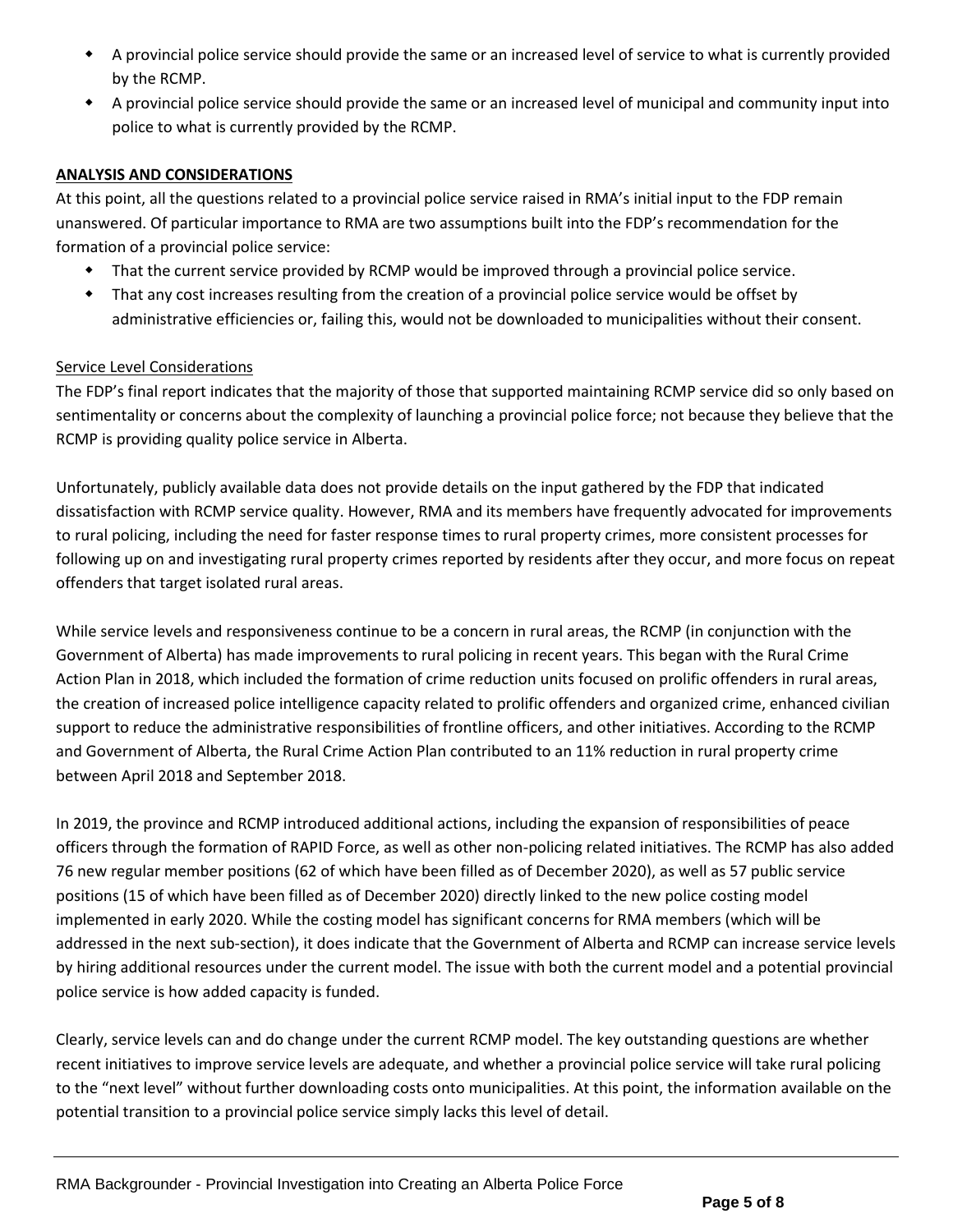There are also questions about the extent to which Albertans are unsatisfied with the RCMP, as suggested in the FDP final report. In October 2020, the National Police Federation (NPF), which serves as the bargaining agent for regular members and reservists of the RCMP below the rank of inspector, used Polara Strategic Insights to poll 1300 Albertans randomly selected from urban and rural areas across the province on their perceptions of the RCMP in the province.

## *\*(See 'Introduction to National Police Federation to Albertans" and "Alberta polling results re RCMP and Provincial Police Service" attached to this backgrounder)*

Seventy-eight percent of respondents in communities served by the RCMP indicated that they had "somewhat favorable" or "very favorable" impressions of the RCMP. Similarly, among those served by RCMP, 81% were "somewhat satisfied" or "very satisfied" with the service they receive. Among rural respondents, over 80% believe that the RCMP sets a positive example for young people, and approximately 70% view RCMP officers as accountable to the community, as having a personal connection with the community, and as effectively dealing with civil disobedience. Rural respondents are less pleased with the ability of RCMP to promptly respond to 911 calls, and also less confident that the RCMP has adequate resources to police its territory, with roughly 60% of respondents indicating satisfaction in these areas. Perceptions of the ability of RCMP to effectively deal with those experiencing mental health issues and in policing Indigenous communities was lowest, with satisfaction hovering at approximately 50% in both areas.

When respondents from all of Alberta were asked the specific question "Do you support the Fair Deal recommendation to create an Alberta police service to replace the RCMP" 29% indicated support. This respondent group, however, included the over half of Alberta's population not served by RCMP (i.e. Calgary, Edmonton, Lethbridge, Medicine Hat). Among all respondents in communities actually served by RCMP, just 6% of respondents supported replacing the RCMP with a provincial police service, though a number (36%) supported maintaining RCMP service with "significant improvements." Support for replacing the RCMP completely was highest in the rural north, at 11% support, but lowest in the rural central and south, at 3% support. Respondents from both Edmonton and Calgary supported replacement at a rate of 4%.

What the NPF polling shows is that although there are concerns with the performance of the RCMP in Alberta, the FDP's argument that Albertans broadly support replacing the RCMP with a provincial police service is an oversimplification. Additionally, the general level of satisfaction with RCMP service levels in the NPF polling contrasts with the Fair Deal panel's comments that those that support maintaining the RCMP do so only based on sentimentality or due to concerns about the complexity of forming a provincial service.

More discussion is required around how a provincial police service will improve service in rural Alberta. This will hopefully be addressed in Alberta Provincial Police Service Transition Study.

## Cost Considerations

The current Alberta-Canada Provincial Police Service Agreement (PPSA), which runs until 2032, establishes that frontline policing costs for RCMP services in urban municipalities with populations below 5000 and rural municipalities are split 70/30 between the Government of Alberta and Government of Canada. This equates to an annual provincial contribution of \$262.4 million per year, and a federal contribution of \$112.4 million per year.

Under the new police costing model, introduced in early 2020, municipalities that receive policing under the PPSA are now required to contribute directly to frontline policing costs. This provincial program requires municipalities to collectively contribute \$15.4 million to provincial policing in 2020, increasing to \$60.3 million in 2023. Cumulatively, PPSA municipalities will contribute over \$200 million under the police costing model between 2020 and 2024. RMA and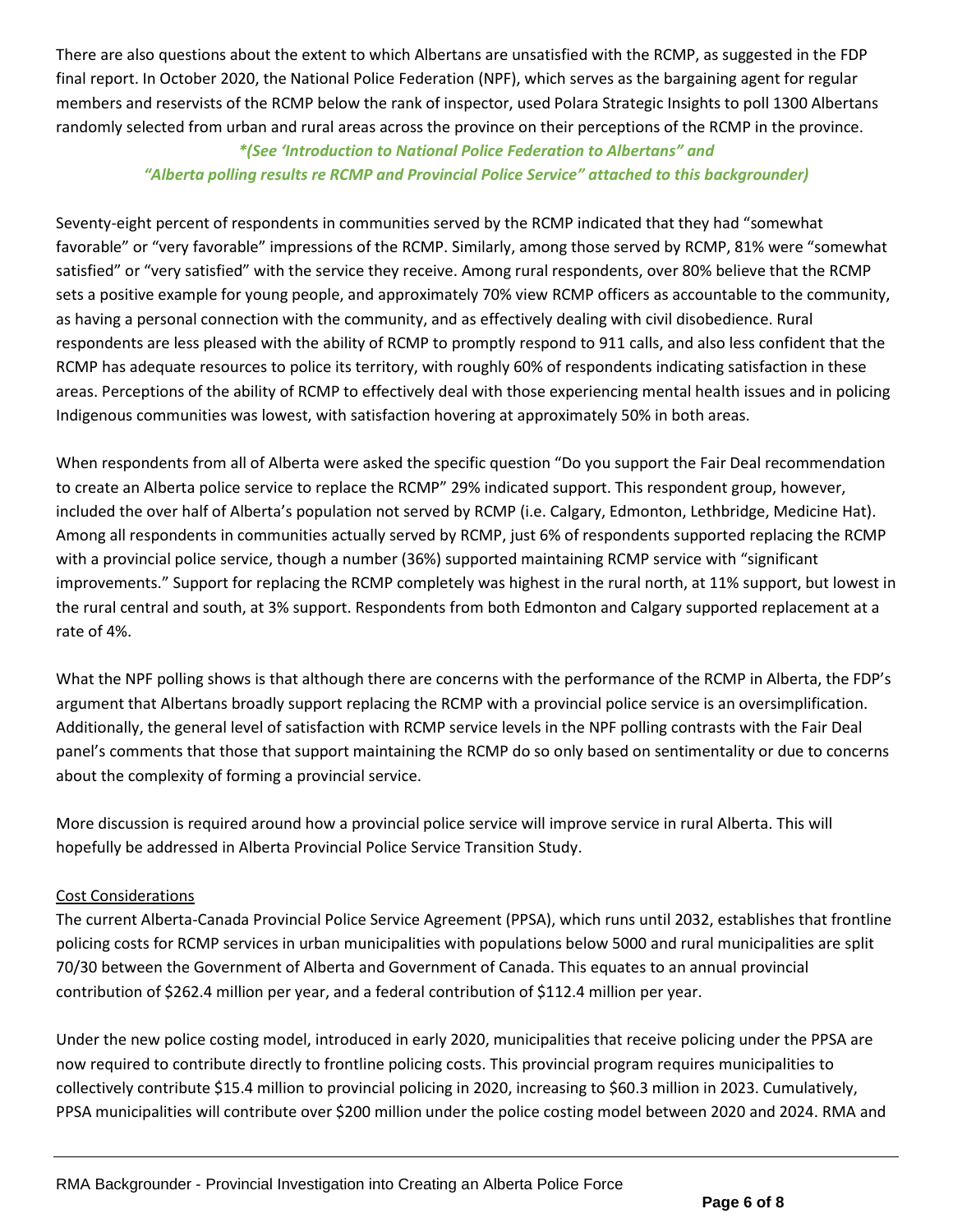its members have expressed concerns with the model, including the fact that there is no link between increased costs and improved local service delivery or input into policing.

Aside from forfeiting the \$112.4 million currently contributed by the Government of Canada under the PPSA, there is a wide range of current RCMP or Government of Canada assets, infrastructure, and processes, some of which are likely not addressed through the current PPSA, that would become the sole responsibility of the province. These include but are not limited to:

- Staffing (both frontline and administrative)
- **\*** Training facility
- Development of training curriculum
- Forensics facility and equipment
- IT system
- Equipment (vehicles, uniforms, weapons, facilities)
- Policy and procedure development
- Legislation and regulation modification or development
- Indemnification

In simple language significant money would be required to purchase facilities, equipment, vehicles, and new support systems all at once in addition to a large effort required to set up a large new police force organization. Similar to service levels, the Alberta Provincial Police Service Transition Study may consider whether the benefits of a provincial police service will outweigh the financial strain that such set up costs would place on the province.

## Jurisdictional Cost Comparisons

As a large-scale, province-wide shift away from the RCMP to a provincial police service has not taken place in modern history (the Ontario Provincial Police, Sûreté du Quebec, and Royal Newfoundland Constabulary have all been in place since at least the early twentieth century), it is very difficult to accurately project the full costs of a transition. However, a recent decision by the City of Surrey, B.C. to replace the RCMP with a municipal police force was estimated to carry a transition cost of \$45 million, which has since increased to nearly \$64 million as the transition proceeds. This increase also factors in costs reductions related to a new IT system. An initial proposal to develop a standalone municipal police IT system was estimated to cost \$27 million. This has been replaced with a decision to share the RCMP's IT system – an approach that has never before been taken and will still cost \$7.5 million.

Similar discussions took place in the City of Red Deer in recent years, with city leaders ultimately deciding to maintain RCMP service. Transitioning Red Deer to a standalone police service carried an estimated transition cost of \$12 million with limited expected differences in the quality of frontline services.

Comparing cities like Surrey and Red Deer to policing Alberta is impossible. Complexities in geography, socio-economic issues, crime rates and patterns, and may other factors are more pronounced in a large and diverse province such as Alberta as opposed to two individual cities. However, the costs, concerns, and opportunities faced by Surrey and Red Deer are relevant to Alberta's situation and may require further research.

In addition to up-front costs, it is unclear how salary levels for officers serving on a provincial police force would compare to wages earned by RCMP officers and those serving in other municipal and provincial police services across the country. In general, RCMP officers earn less than their counterparts in most other Canadian police services. In 2017, an RCMP member earned 14.4% less than comparable police officers in other police services in terms of overall compensation. In 2019, a new RCMP officer earned an annual salary of approximately \$53,000. This is roughly \$16,000